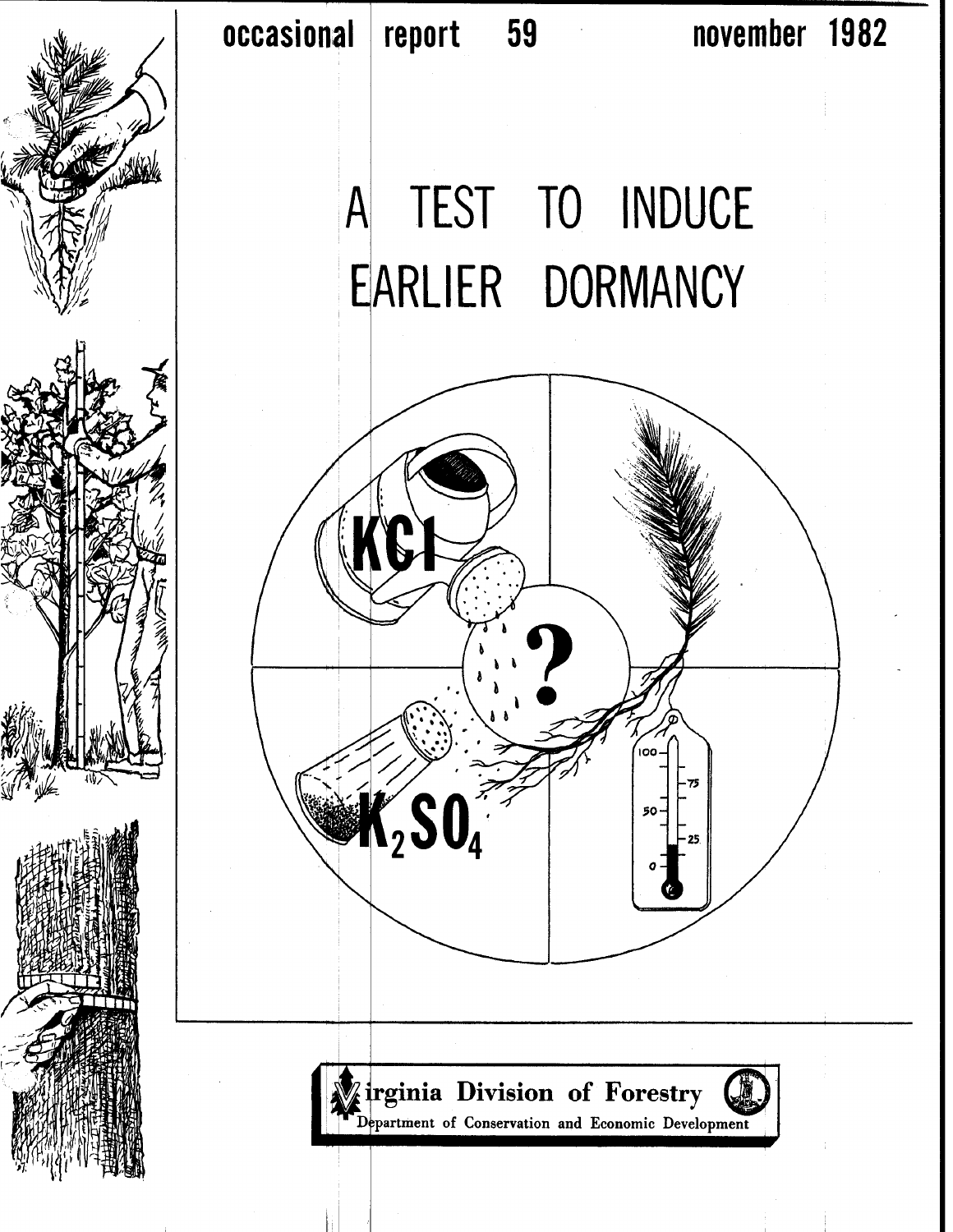## Two Tests of Potassium Fertilization to Induce Earlier Dormancy of Loblolly Seedlings

by: Thomas A. Dierauf

## ABSTRACT

Potassium fertilizer was applied in mid-September of 1976 and 1978 in an attempt to induce earlier dormancy of loblolly pine seedlings. The test of dormancy was the capacity of seedlings to store satis factorily for two weeks. Seedlings were lifted between November 1 and December 1. In both years, potassium fertilizer had an adverse effect on survival of November lifted seedlings that were stored two weeks before planting.

### INTRODUCTION

Loblolly pine seedlings do not become fully dormant at our New Kent Nursery until December 1. Earlier tests showed that seedlings lifted in October and November might survive well when planted within a day or two of lifting, but could not be stored satisfactorily for even two weeks in cold storage. We could extend our planting season if lifting could start before December 1, but to do so we would have to find some way to induce earlier downancy.

It is generally believed that potassium fertilizer has a favorable effect on seedling dormancy, and late season application of potash is commonly prescribed. Our interest was in whether potash would cause dormancy to occur sooner. We installed studies in the fall of 1976 and 1978 to test this  $\,$ possibility. in wl<br>es in<br>

#### PROCEDURE

#### 1976 Study

We tested rates of 0, 100, and 200 pounds per acre of  $K_2O$ , applying, sufficient muriate of potash (KC1) to achieve these rates. The muriate of potash, in solution, was applied to treatment plots with a watering can. The seedbeds already contained an average of about 100 pounds of  $K_2$ 0 per acre in mid-September when the study was started. Two dates of application were tested: September 16 and October 15. Seedlings were lifted on three dates: November 1, Nomvember 15, and December 1, and separate seedbed plots were installed for each lifting date. There were, therefore, a total of  $18$ different seedbed treatment plots: three rates of K<sub>2</sub>0 x two application dates x three lifting dates. Each plot was four feet long, so a full seedbed replication was 72 feet long. Three replications of these 18 treatment plots were installed, in separate seedbeds in different sections of the nursery. The seedbeds were irrigated for an hour after applying the muriate of potash.

The fall of 1976 was unusually cold in Virginia. Average minimum temperatures were 1.3, 4.9, and 6.3 degrees lower than normal in September, October, and November, respectively (at the Byrd Airport Weather Station,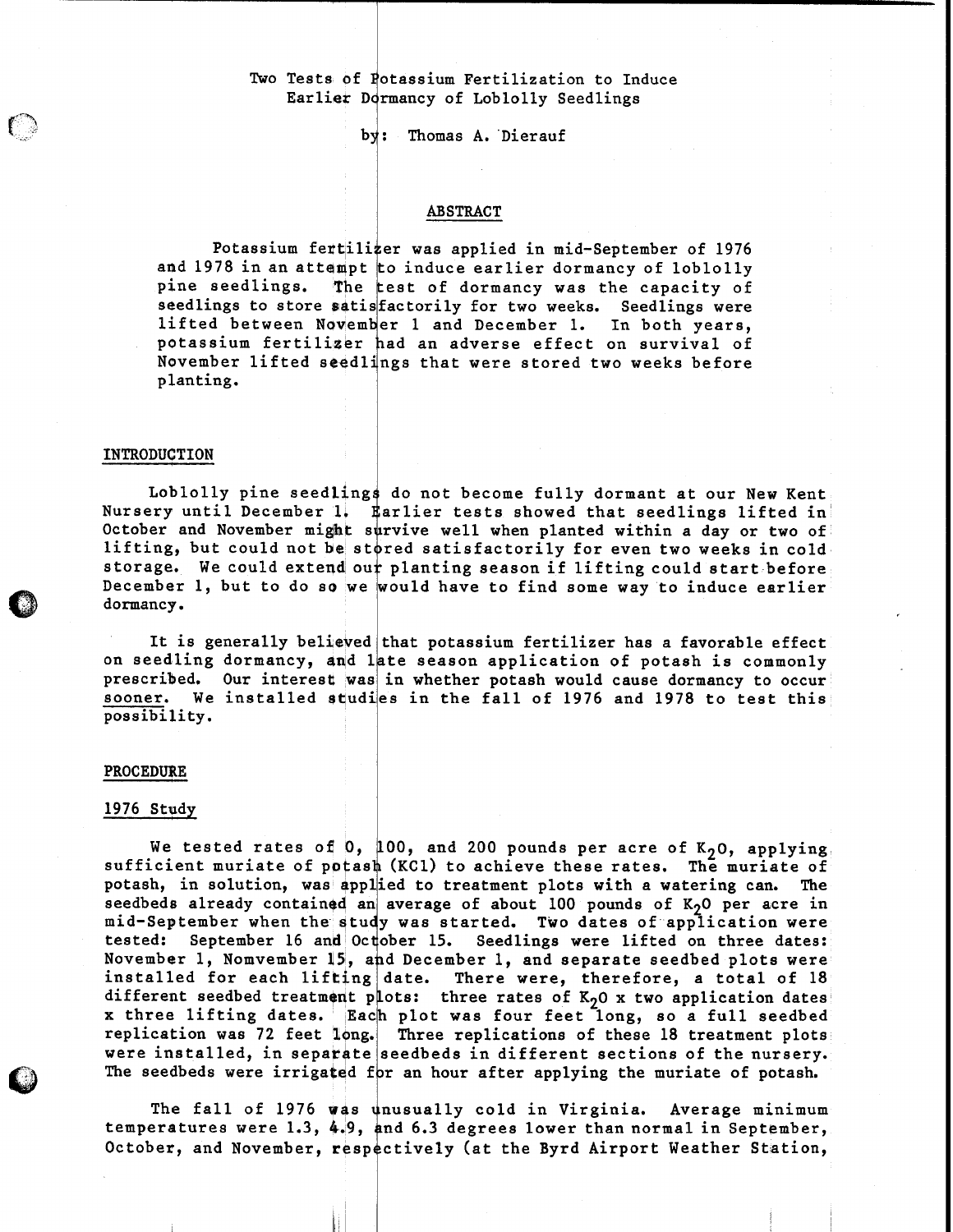about 20 miles west of the nursery). In the latter half of October the temperature fell below freezing on eight days at Byrd Field, and in November the temperature fell below freezing on all but nine days, including four days below 20 degrees. We felt that the October 15 application of KC1 probably had little time to affect dormancy, and decided to drop it from the study. about 20 miles west of the nursery). In the latter half of Octob<br>temperature fell below freezing on eight days at Byrd Field, and in No<br>the temperature fell below freezing on all but nine days, including fou<br>polow 20 degre

to take on the purplish cast of winter, however, there were no noticeable differences between check seedlings and seedlings receiving KC1. Seedlings were lifted in the morning. \$ome were planted in the field that afterndon and some were placed in cold storage until November 16.

I

Ç.

I

.<br>ب

The second lifting was made on the morning of November 16. Winter coloration was more intense, but there were still no visible differences between KC1 treatments. \$ome seedlings were planted the same afternooh, and some were placed in cold storage until December 1.

The final lifting was made on December 1 in the afternoon, planting the next afternoon. We had to lift and plant in the afternoon because the soil was frozen in the morning. There were still no visible differences between KC1 treatments; foliage color was uniform over all plots. Some seedlings were placed in cold storage until December 15.

A six inch wide sample  $(2)$  square feet) was lifted from the center of each seedbed plot. Seedbed density ranged from 32 to 62 seedlings per square foot in the 27 samples, and averaged 44. Equal numbers of seedlings from each seedbed sample were selected for planting on a well-drained, upland site on the Buckingham-Appomattox State Forest in the central piedmont. There were 18 treatments: three rates of  $K<sub>2</sub>0$  x three lifting dates x two storage periods (0 and 2 weeks). A 20 seedling row of each treatment was planted in each of three randomized blocks.

Temperatures were again below normal in December, and January was the coldest on record. Average temperatures for January were 11.5 and 13.6 degrees below normal at the two weather stations closest to the outplanting. As if the cold weather wasn't enough, the period of January through September was unusually dry - the two weather stations had deficits of 8.64 and 11.98 inches for the nine month period. These deficits amounted to 26 and 38 percent of normal rainfall. Considering the cold temperatures and low precipitation, this was the worst season for planting in many years, and survival was below normal at the two weather stations closest to the outplanting. As if<br>the cold weather wasn't enough, the period of January through September was<br>musually dry - the two weather stations had deficits of 8.64 and 11.98

### 1978 Study

We tested rates of  $0$  and 200 pounds per acre of  $K_2$ 0, using two sources, KC1 and K<sub>2</sub>SO<sub>4</sub>, to give three K<sub>2</sub>O treatments. The KC1 was again applied with a watering can and the  $K_2SG_4$  with a salt shaker.  $K_2O$  was only applied one time, on the afternoon of September  $|14$ , and was irrigated in the next morning The seedbeds used in the study only had about 30 pounds of  $K_2O$  per time.

 $\overline{2}$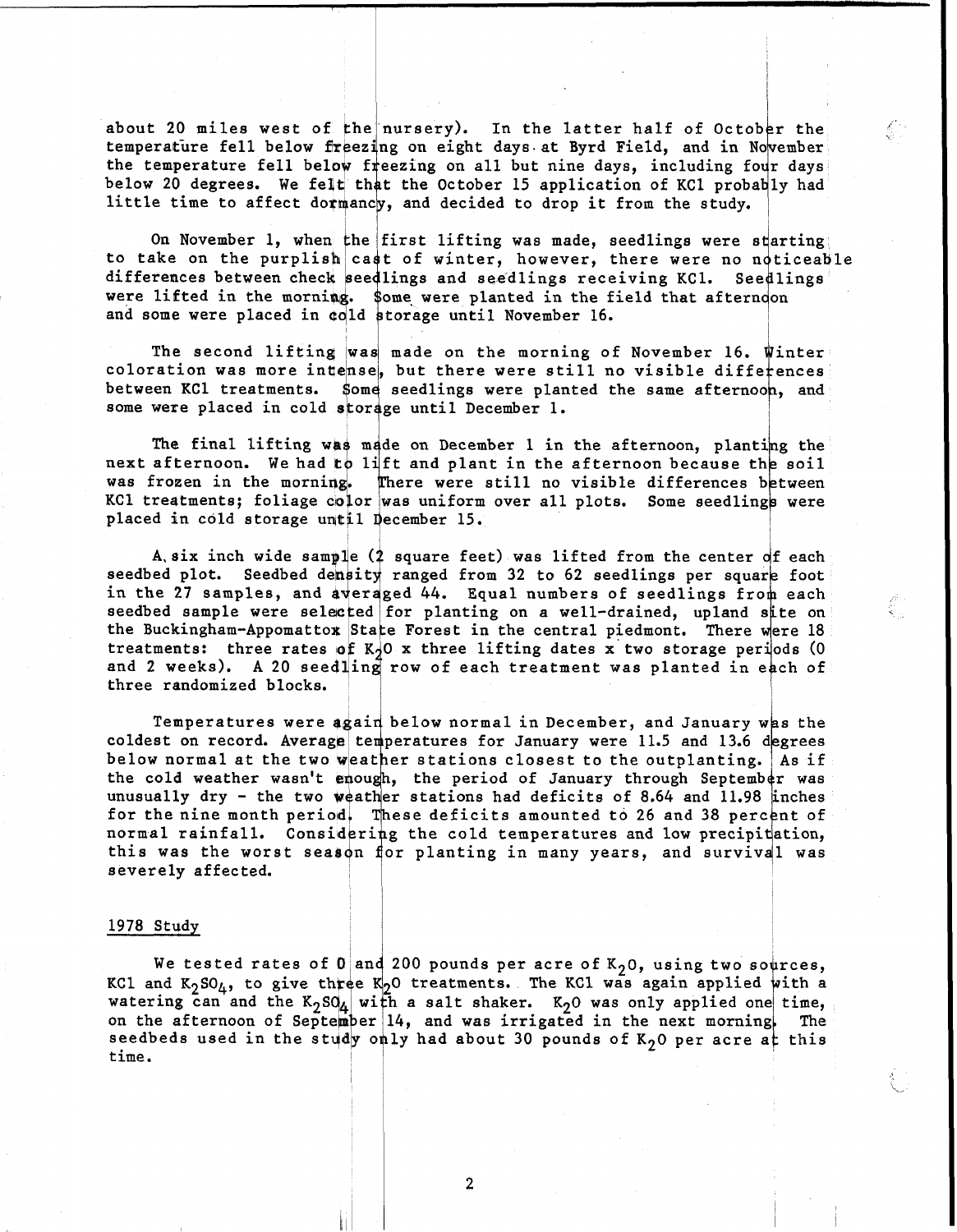Separate seedbed plots were installed for the same three lifting dates in the 1976 study: November 1, November 15, and December 1. There were used in the 1976 study: November 1, November 15, and December 1. thus nine seedbed treatment plots: three  $K^2$ O treatments x three lifting dates. Seedbed plots were three feet long, so a full seedbed replication was 27 feet long. Three replications of these nine treatments were installed, in separate seedbeds in different sections of the nursery.

September and October  $\phi$ f 1978 were unusually dry. We dropped the November 1 lifting because the soil was too dry to plant on the Buckingham-Appomattox State Forest. November and December had above normal rainfall, and rainfall was about normal in 1979. The winter of 1978-79 was colder than normal, but not as extreme as the winter of  $1976-77.$  Overall, weather 1976 study. conditions were much more favorable for survival for the 1978 study than the

The first lifting was on November 16 and the immediate planting was done the next day. The second lifting and planting was done on December 1. On each lifting date some seedlings were placed in cold storage for planting two weeks later. As in 1976, there were no visible differences between seedlings treated and not treated with potassium fertilizer. The same procedure was used as in the 1976 study, lifting a six inch wide sample from the center of each seedbed plot. Seedbed density ranged from 34 to 58 seedlings per square foot in the 18 samples lifted (three potassium treatments x two lifting dates x three seedbed replications), and averaged 47.

Equal numbers of seedlings from each seedbed sample were selected for planting on the Buckingham-Appomattox State Forest, on a well-drained, upland site. There were 12 treatments: three potassium treatments x two lifting dates x two storage periods (0 and 2 weeks). A 20 seedling row of each treatment was planted in each of four randomized blocks.

#### RESULTS

Survival was tallied and seedling heights measured annually through three seasons in the field. Results after the third season are presented.

I I

### 1976 Study

Overall survival was extremely low, averaging 40 percent (Table 1 and Figure 1). Some of the seedlings that survived the first season in the field were still so weak that a few actually were frost heaved during the second winter (January, February, and March of 1978 were unusually cold). Most seedlings that survived the first season, however, were still alive after three seasons; overall survival only decreased one percentage point between the end of the first and third seasons in the field.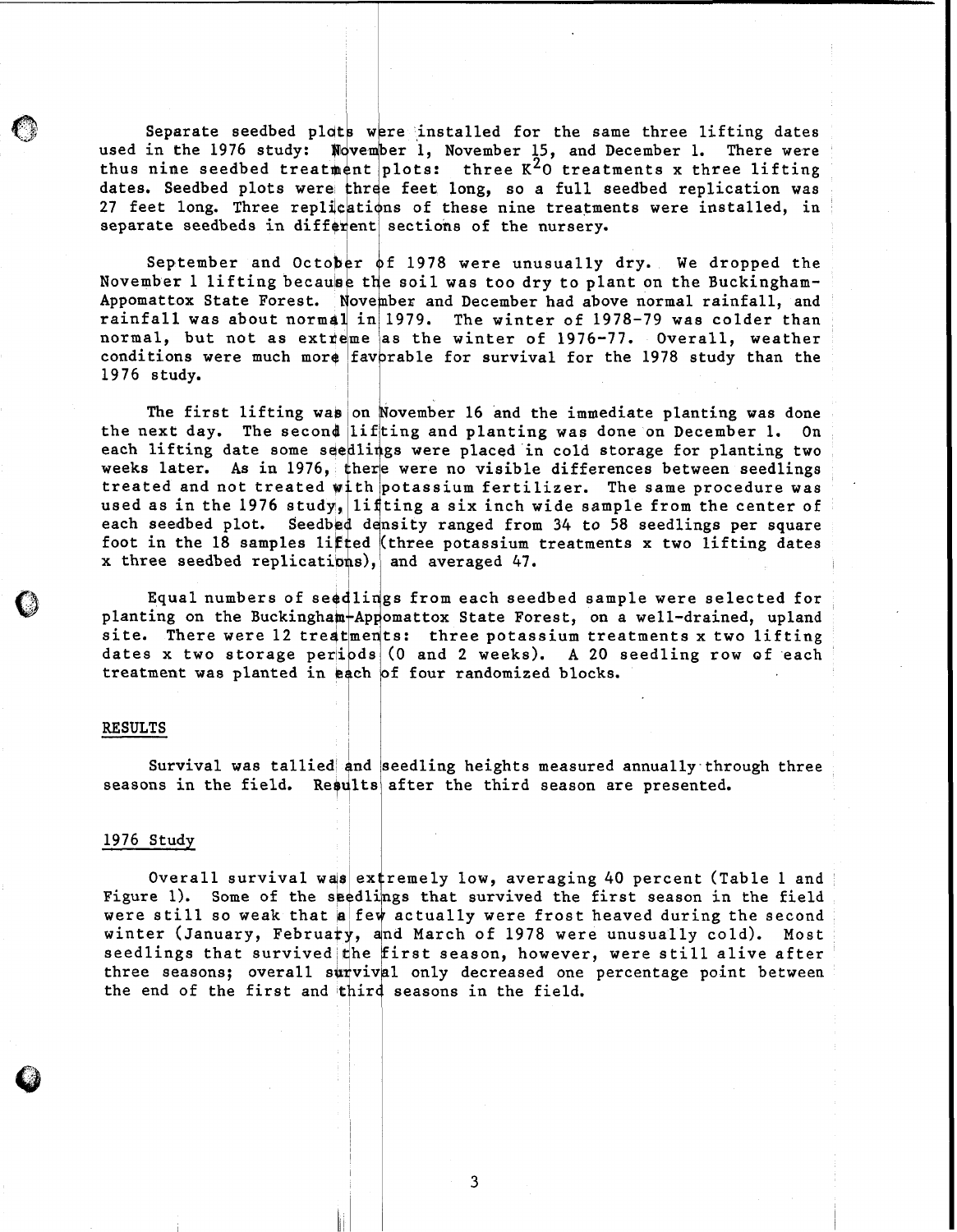| Table 1. | Average Survival by Lifting Date and $K_2O$ Rates For Seedlings Planted Immediately and Stored Two Weeks <sup>1</sup> |  |  |  |  |  |
|----------|-----------------------------------------------------------------------------------------------------------------------|--|--|--|--|--|
|          |                                                                                                                       |  |  |  |  |  |

| Lifted        | $K_2$ <sup>O</sup> | Not Stored     | Stored | Means |
|---------------|--------------------|----------------|--------|-------|
| 11/1          | 0                  | 55             | 23     | 39    |
|               | 100                | 45             | 20     | 32    |
|               | 200                | 58             | 13     | 36    |
|               | Means              | 53             | 19     | 36    |
|               |                    | $\mathbf{R}_n$ |        |       |
| 11/15         | 0                  | 42             | 35     | 38    |
|               | 100                | 42             | 27     | 34    |
|               | 200                | 48             | 25     | 37    |
|               | Means              | 44             | 29     | 36    |
| 12/1          | 0                  | 42             | 63     | 52    |
|               | 100                | 50             | 48     | 49    |
|               | 200                | 42             | 50     | 46    |
|               | Means              | 44             | 54     | 49    |
| Overall Means |                    | 47             | 34     | 40    |

Application of KC1 on September 15 had the reverse effect of what we expected. KC1 did not affect survival of seedlings planted the same day they were lifted (or the next  $\{dy\}$ , but KCl reduced survival of seedlings stored two weeks.

Seedlings were not fully dormant and ready to be stored until the December 1 lifting, as has been the case in earlier studies at the New Kent Nursery. The better survival of stored than immediately planted seedlings from the December 1 lifting is perhaps explained by weather differences. Weather for the week to  $10^{\circ}$  days following planting was more favorable for the December 15 than December 1 planting - night time temperatures were not as low (the first half of December was extremely cold). and there was more rainfall.

Overall average height after three seasons in the field was only 3.2 feet, which reflects the stress the seedlings endured during the first year after planting. Seedlings that had been stored two weeks averaged .2 feet shorter than seedlings that had been planted immediately.<sup>2/</sup>

 $1/$ See last page of report for results of the analysis of variance.

 $2/$  An analysis of variance was performed on mean seedling heights, and none of the treatment effects or interactions were statistically significant.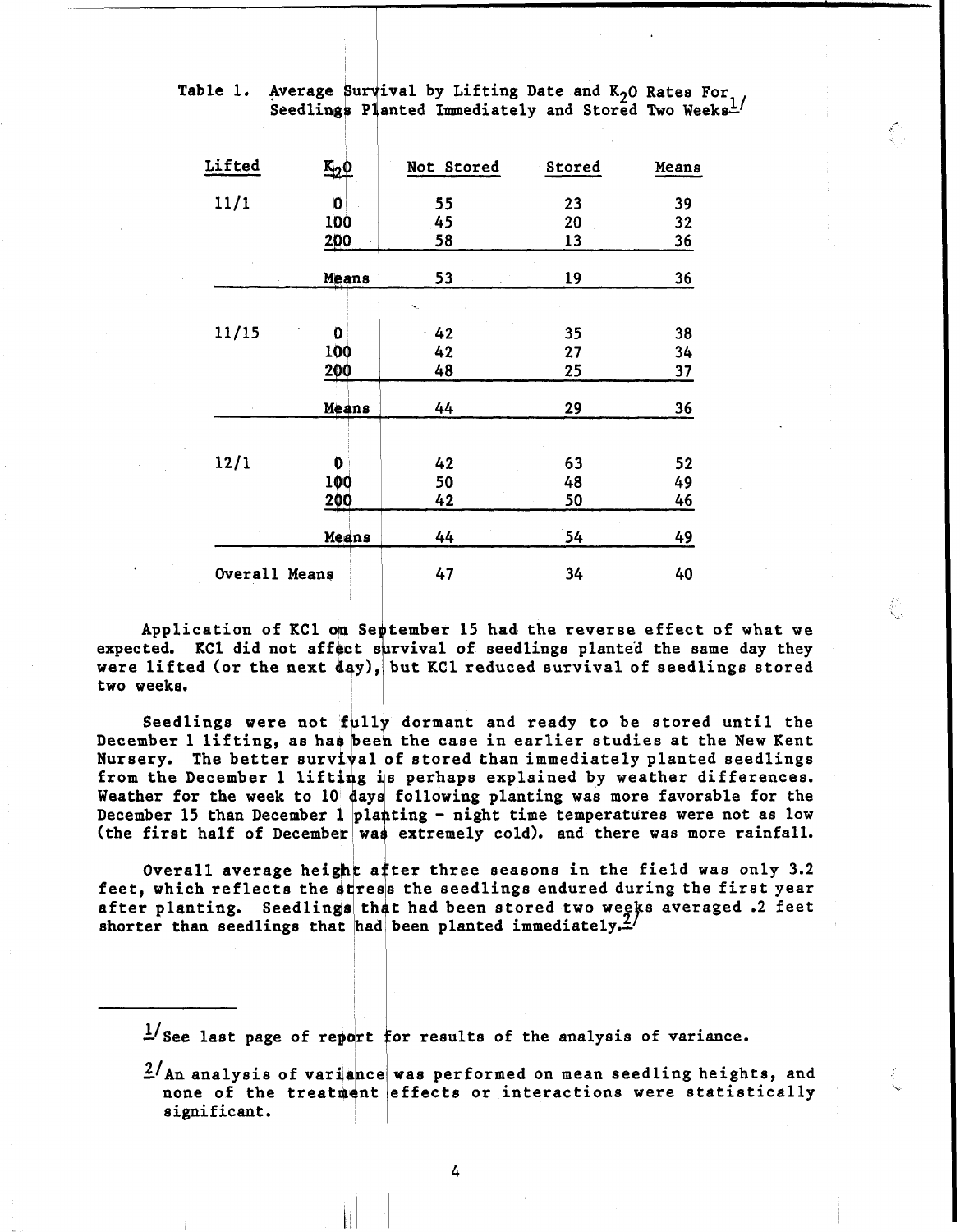

**are for seedling\$ planted immediately and cross-hatched bars are**  for seedlings stored two weeks.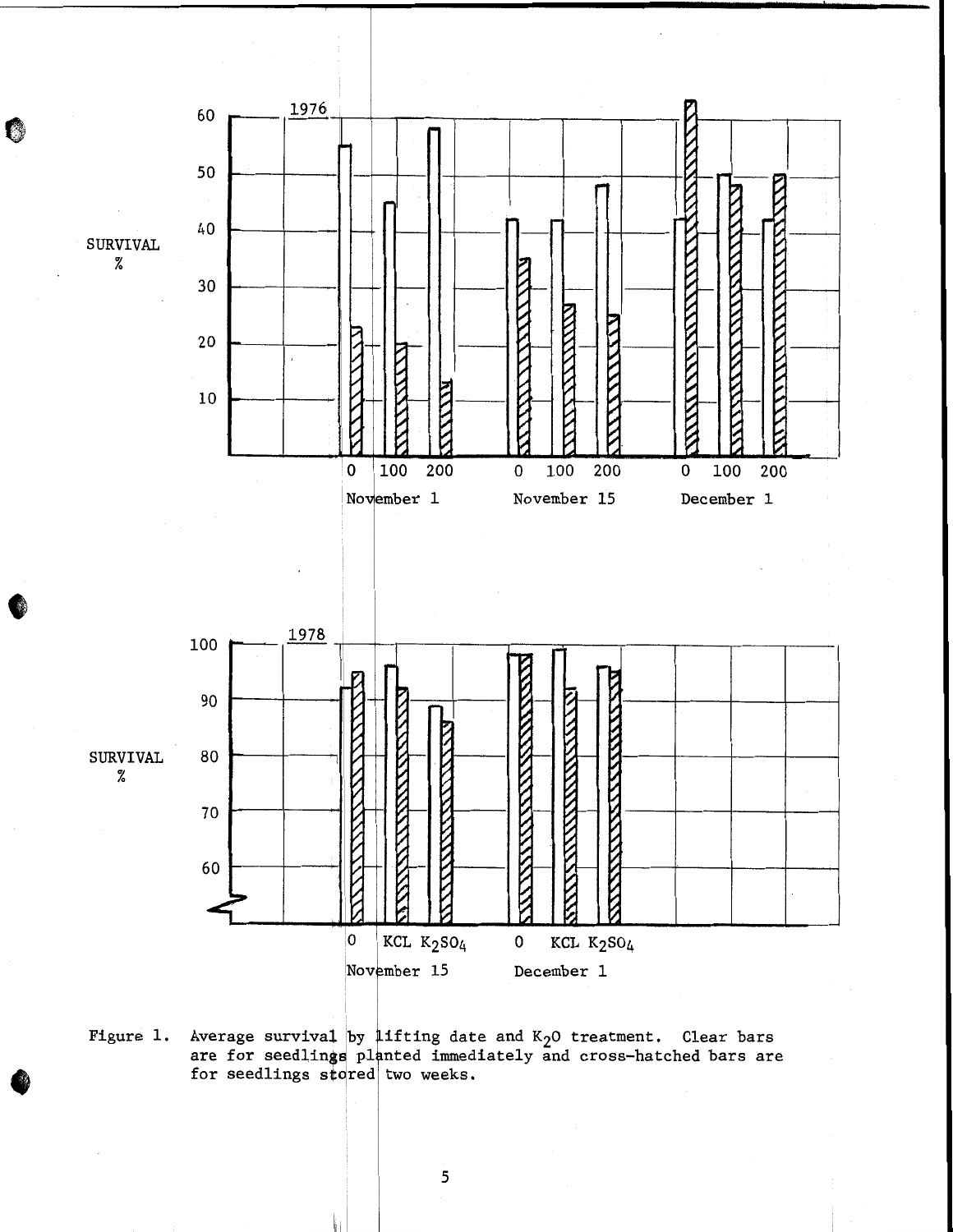## 1978 Study

Overall survival was unusually high, averaging 94 percent (Table 2 and **)** Figure 1). For seedlings not treated with KC1 or  $K_2SO_4$ , stored seedlings survived as well as immediately planted seedlings, but treatment with KCl and  $K<sub>2</sub>SO<sub>4</sub>$  reduced survival of stored seedlings significantly.

I

| Lifted        | $k_2$ o               | îъ.<br>Not Stored | Stored | Means |
|---------------|-----------------------|-------------------|--------|-------|
| 11/16         | None                  | 92                | 95     | 94    |
|               | KC1                   | 96                | 92     | 94    |
|               | $K_2$ SO <sub>4</sub> | 89                | 86     | 88    |
|               | Means                 | 92                | 91     | 92    |
| 12/1          | None                  | 98                | 98     | 98    |
|               | KC1                   | 99                | 92     | 96    |
|               | $K_2SO_4$             | 96                | 95     | 96    |
|               | Means                 | 98                | 95     | 96    |
| Overall Means |                       | 95                | 93     | 94    |

# Table 2. Average Survival by Lifting Dates and Potash Treatment For Seedlings Planted Immediately and Stored Two Weeks<sup>1</sup>/

Seedlings apparently became dormant, and capable of storing, earlier this  $\overline{\phantom{a}}$ year than normal. Perhaps the lack of rainfall in September and October contributed to this.

t.

Overall average height after three seaons in the field was 5.04 feet,<br>with only slight differences between treatments and none that were statistically significant. Overall average height after three seaons in the field was  $5.04$  feet,

#### **DISCUSSION**

In these two studies, potassium fertilizer applied in mid-September had the reverse effect of what we expected. But we were only looking at one aspect of the possible effects of fall application of potash: whether potash would cause seedlings to become dormant earlier in the fall. These studies give no information on seedling quality and ability to store after they normally become dormant.

 $\frac{1}{s}$  See last page of report for results of the analysis of variance

6